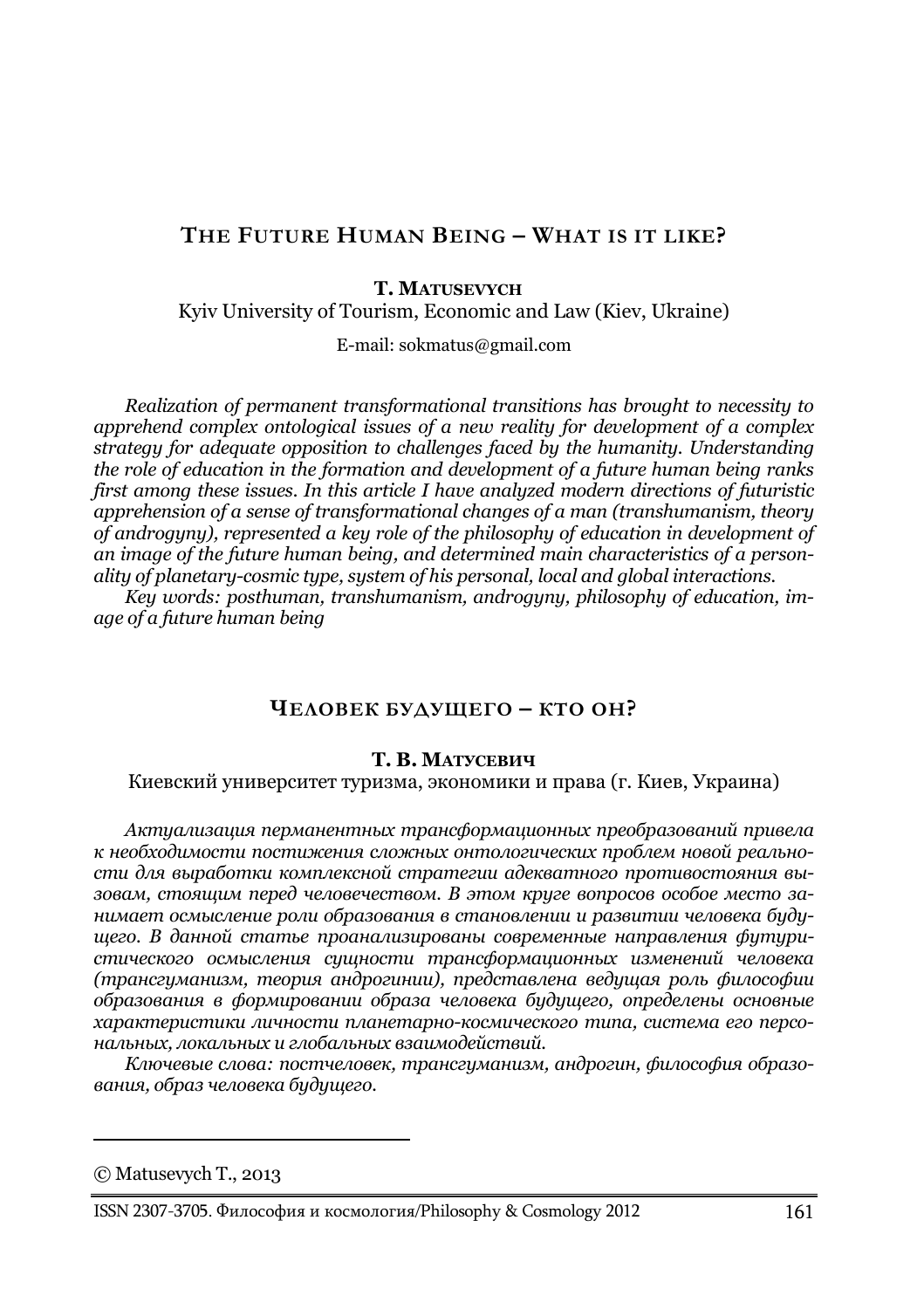### **1. Introduction**

The beginning of the 21<sup>st</sup> century is a new phase in the history of humanity evolution. Development and formation of such social phenomena and tendencies like information revolution, humanization, democratization of society, intensification of cross-cultural communication, globalization etc. have made a colossal impact on fundamentals of social system, risen profound changes in the essence of social institutions and practices, everyday life of people, their ideas, values, interpersonal communications, moral norms, life goals and strategies. Realization of permanent transformational transitions has brought to necessity to apprehend complex ontological issues of a new reality for development of a complex strategy for adequate opposition to challenges faced by the humanity. Understanding the role of education in the formation and development of a future human being ranks first among these issues.

Understanding the future of the humanity has always had a special place in philosophical discourse. Nowadays in the troubling period of changes and transformations the image of the future human being draws particular attention. Not only does mere interest lie in the basis of such attention, but objective people's needs, hopes for the future as well as the people's fear of expected changes. Motivated activity and constant adjustment of their directions to immediate result and remote consequences of their activity are common to humans. Modern processes and tendencies will be developed during numerous decades further on and will significantly influence not only our lives, but future generations as well. Hence there comes necessity of nurturing responsibility of a special kind in the socium – responsibility before future generations, which has to become a core of all and every decision of a personality, society, state ensuring its deliberateness.

Futurologists, scientists, philosophers are interested not only in future transformational changes in the world, but also how these changes will influence a person, what the future human being will be like. There are numerous prognoses of development of the humanity and future human being. Let us consider the most well-known and controversial ones.

### **2. The future human being. Transhumanism**

Philosophical ideas of transhumanism have become rather popular in recent decades. Transhumanism is a rational philosophical movement grounded on apprehension of prospects and achievements of science, which determines desirability and possibility of fundamental changes in social state of a human by means of different sophisticated technologies, which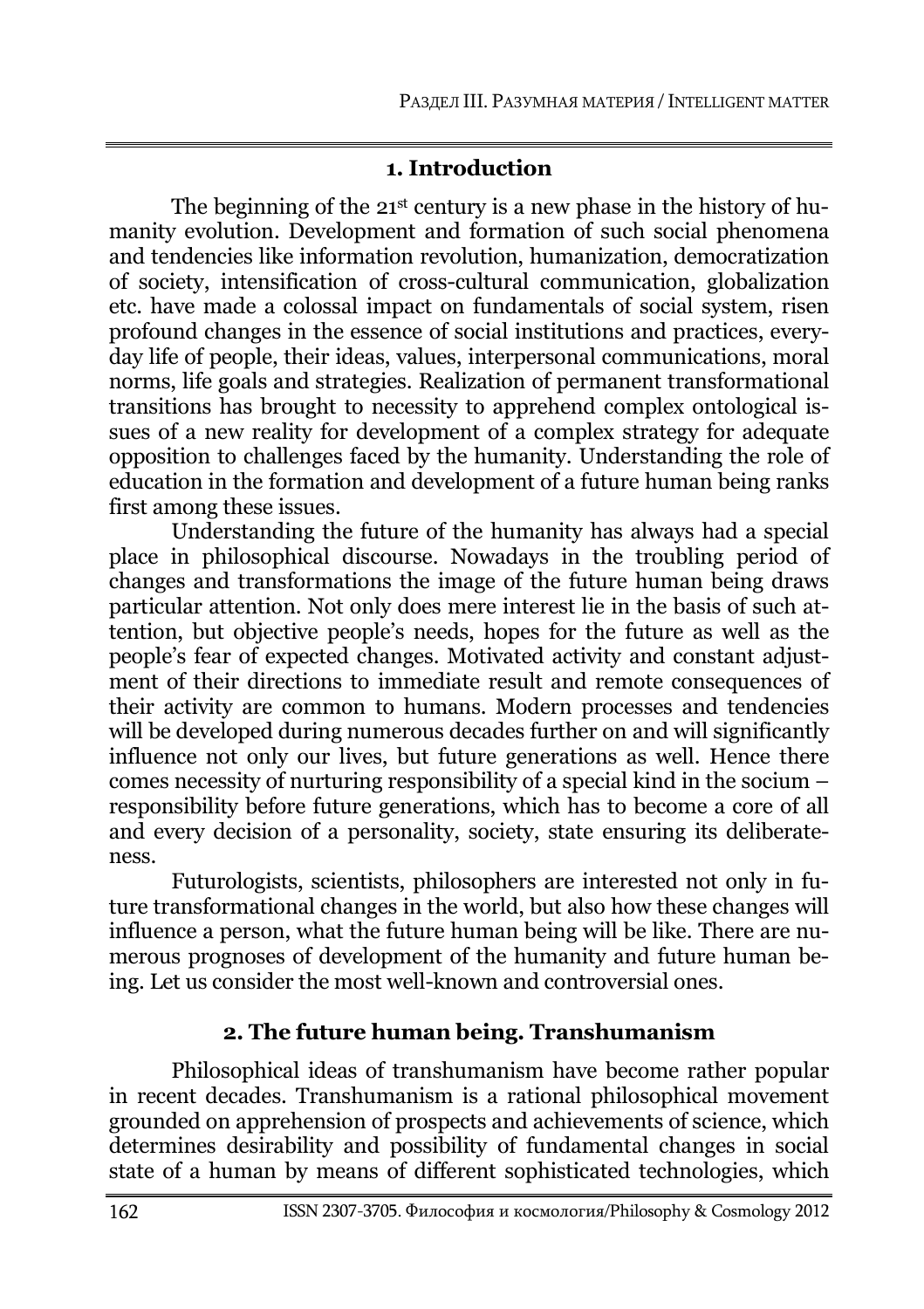are to eliminate ageing, suffering and even human's death, strengthen mental, physical and psychological abilities of a person. Main goal and task of transhumanism is endless perfection of a human applying all available means and techniques. In order to achieve this goal transhumanism suggests the following: support and facilitate technical progress in any way; expand freedoms of every person applying scientific achievements; predict and prevent all possible moral problems and dangers, which may hinder implementation of scientific achievements; postpone humans' ageing and death as far as possible and give humans the right to decide when to die and even to die or not to die. Transhumanists adhere to a cross-disciplinary approach analyzing dynamic interrelation of the humanity and growing technologies. Transhumanists focus on both existing biotechnologies and information technologies and those which are under development yet – molecular nanotechnology and artificial general intelligence. Transhumanism aims at ethical usage of technologies for expansion of humans' abilities [Humanity+, 2013]. One of the most influential hearths of transhumanism ideas in the world is the Future of Humanity Institute, University of Oxford. The Future of Humanity Institute is a leading multi field research and development centre which investigates a large range of issues extremely important for human civilization. The task of the institute is to analyze (with application of mathematical tools, scientific theories and data, methods of analytical philosophy) risks and possibilities which will be connected with future technological changes, studying topical ethic dilemma, estimation of global priorities in order to make a decision which way of development to follow to ensure a long-term future of the humanity. Research work of the institute covers four programme areas: global estimation of irretrievable risks; improvement of human's life; applied theory of cognition and rationality; technologies of future [Future Humanity Institute, 2013]. In 2005 the Future of Humanity Institute was headed by N. Bostrom, co-founder of World Transhumanist Association (nowadays Humanity+), which covers such areas of theoretical interests as singularity, risks of civilization extinction, "mind uploading" [Humanity+, 2013]. In 2003 *The Philosophical Quarterly* published N. Bostrom's article with an almost fantastic title: "Are we living in computer simulation?" [*Bostrom*, 2003], which caused controversial discussions in academic communities all over the world. In his work N. Bostrom thoroughly analyzes computation capacity necessary for simulation of human mind or even whole civilizations, he also assumes that there is a high possibility of the fact that we all live inside a huge computer model launched by posthumans for studying their own past. Bostrom is sure that future people will transcend modern human being: they will possess mental abilities transcending all abilities of present geniuses, perfect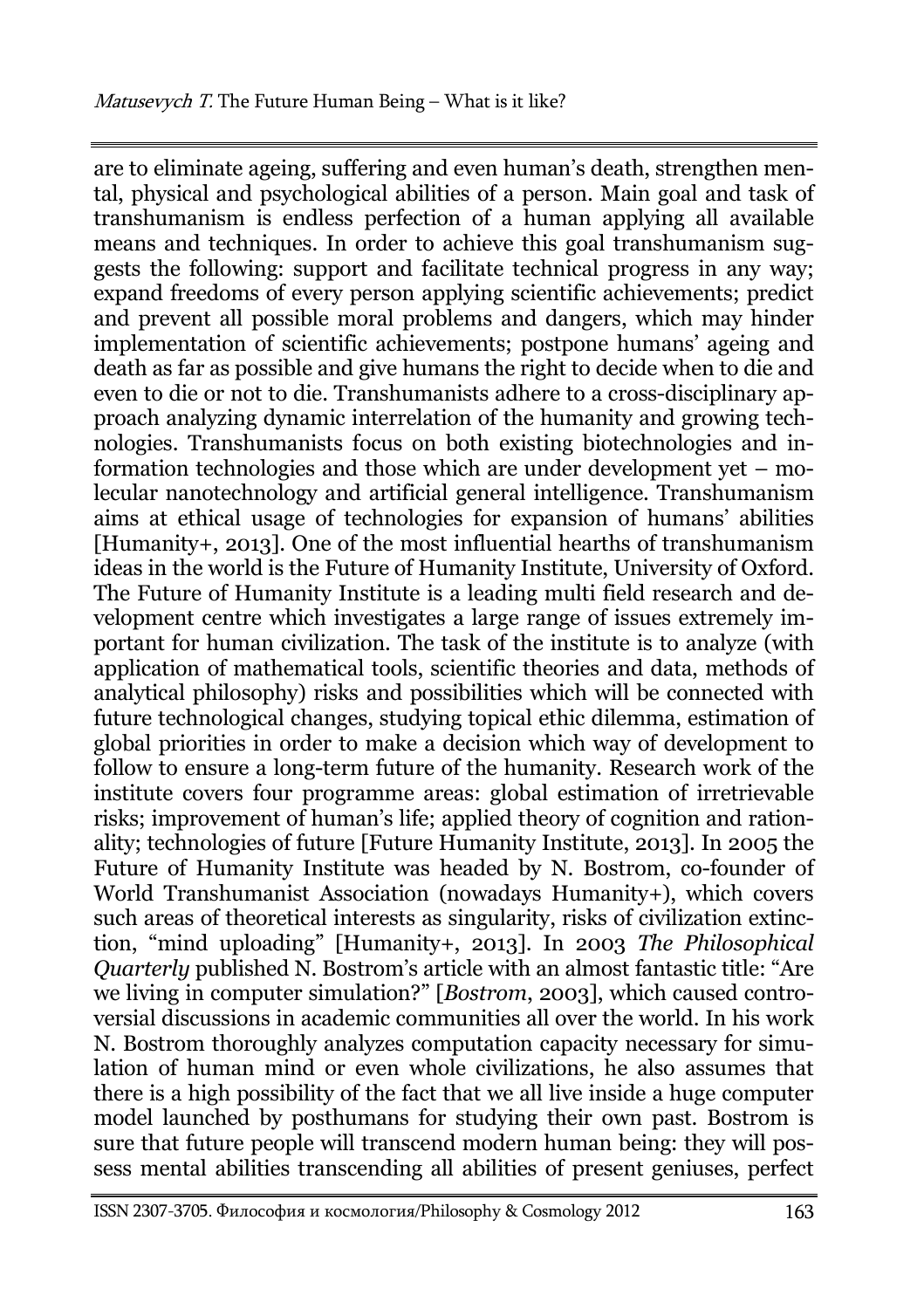memory, artificial body which will be able to withstand any disease and age. Substantiating simulation hypothesis N. Bostrom contends that at least one of the following statements is likely to be true (so called Bostrom's trilemma):

1) The human species is very likely to go extinct before reaching a posthuman stage;

2) Any posthuman civilization is unlikely to run a significant number of simulations of their evolutionary history, for any of a number of reasons;

3) We are almost certainly living in a computer simulation.

In his work Bostrom follows a concept of being independent of a carrier, according to which consciousness does not depend on the carrier, i.e. biological tissue – human brain. It means that consciousness can be actualized in a way of a number of electric impulses of some computing machine. Taking into account that the work describes simulations created by posthumans, people modeled inside the simulation have consciousness. They will understand the model as reality. Bostrom thinks that if simulations take place, there will be a lot of them. It is logically to assume that the number of modeled people will be next larger than the number of ancestors of the base civilization. Thus probability of the fact that a randomly selected person is an object of experiment is very close to one [*Bostrom*, 2003]. Bostrom's simulation hypothesis was actively criticized by scientists, yet it has realized the function of a "different opinion" in full.

Many futurologists share the idea of "uploading mind". According to this hypothesis it will be possible to read mind and transfer it to electronic format. An American scientist K. Hayworth [Hayworth, 2012] has been investigating this area for decades. He is sure that our civilization is moving in the way of mind teleportation. Scientists will try to save brain and then use it in robots' bodies. It will be a perfect computer created on the basis of human brain.

Another famous American researcher and futurologist R. Kurzweil [*Kurzweil*, 2005] is sure that by 2020 personal computers will have achieved computing capacity of a human brain. In 2020s nanomachines will be used with medical purposes. Moreover nanorobots will supply nutrition to people's cells and extract waste products. They will also carry out detailed scanning of people's brain and by 2029 brain computer simulation will have become possible. In 2040 human body will be able to take any shape formed by a large number of nanorobots. Inner organs will be substituted by cybernetic gadgets. Kurzweil predicts the boost of technological singularity in 2045. At this time Earth will start turning into one giant computer and gradually this process will expand to the whole Universe. Some futurologists like K. Venter, R. Freitas are convinced that genetic engineer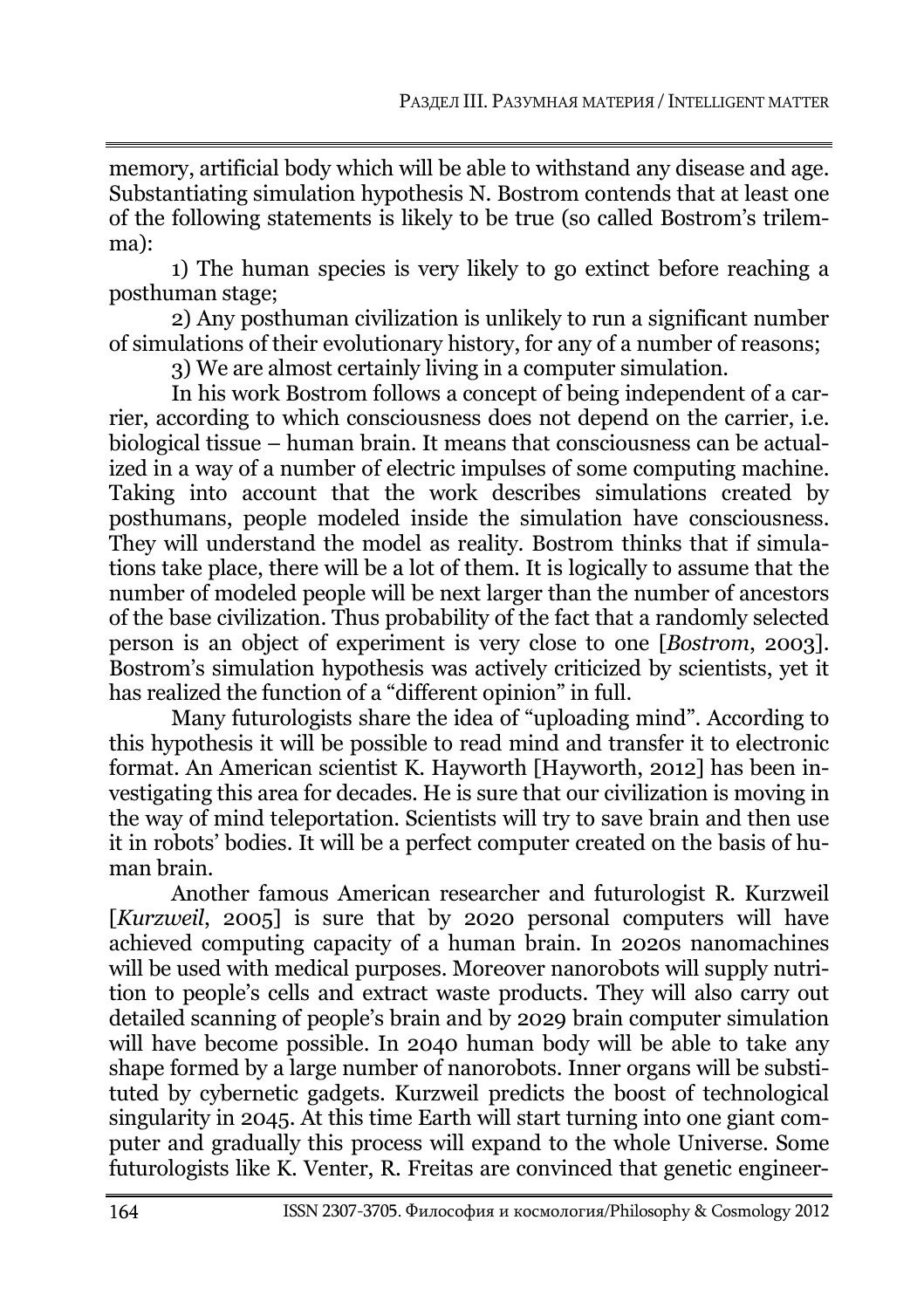ing will become a propelling power on the way to a posthuman. Onset of cosmic era will facilitate research in the area of genetic engineering aiming at adaptation of the human's body to a long-term staying in cosmic space.

## **3. The future human being. Theory of androgyny**

One more influential approach of futuristic apprehension is a theory of androgyny which is actively used in mass culture nowadays although in a primitive way. This theory has also ancestry roots. Bisexual or asexual creatures can be found in mythological works of nearly all cultures. Plato in his dialogue "The Banquet" tells us a myth about androgens, ancestors of people, who combined masculine and feminine characteristics. They were strong and had intentions to encroach even upon Gods' power. And then Zeus divided them into two parts – masculine and feminine. Later on this theory was considered in mystical anthropology by J. Böhme, works of Russian philosophers M. Berdiaiev, V. Soloviov who were convinced that spiritual perfection requires androgyny, which was understood as a mental reversion back to initial unity of human being. Famous psychologist and philosopher C. Jung saw an archetypical figure in the unity of two opposites – masculine and feminine. He considered expression of a feminine origin in the masculine unconsciousness (anima) and masculine into feminine (animus), i.e. psychological bisexuality, as the most important archetypes, as regulators of behaviour that manifest itself by appearing in some dreams and fantasies or in irrationality of men's feelings and women's reasoning. According to C. Jung both animus and anima lie between individual consciousness and collective unconsciousness. Men's understanding of their inner femininity and women's understanding of their masculinity lead to manifestation and integration of the true essence, which is an indicator of personal development. S. Bem, the author of the theory of psychological androgyny believed that androgyny provides big opportunities for social adaptation. The relation between androgyny and situational flexibility [*Bem*, 1975], self-esteem [*Orlofsky*, 1977], motivation to achievements [Spence and Helmrich, 1978], decent fulfillment of parental duty [*Baumrind*, 1982] has been discovered. Theory of androgyny has acquired popularity in feminist discourse as well.

### **4. Philosophy of education in search for an ideal image of the future human being**

What is a posthuman like: cyborg, mutant, androgen – nobody knows. But the obvious thing is that at present, when humanity is on the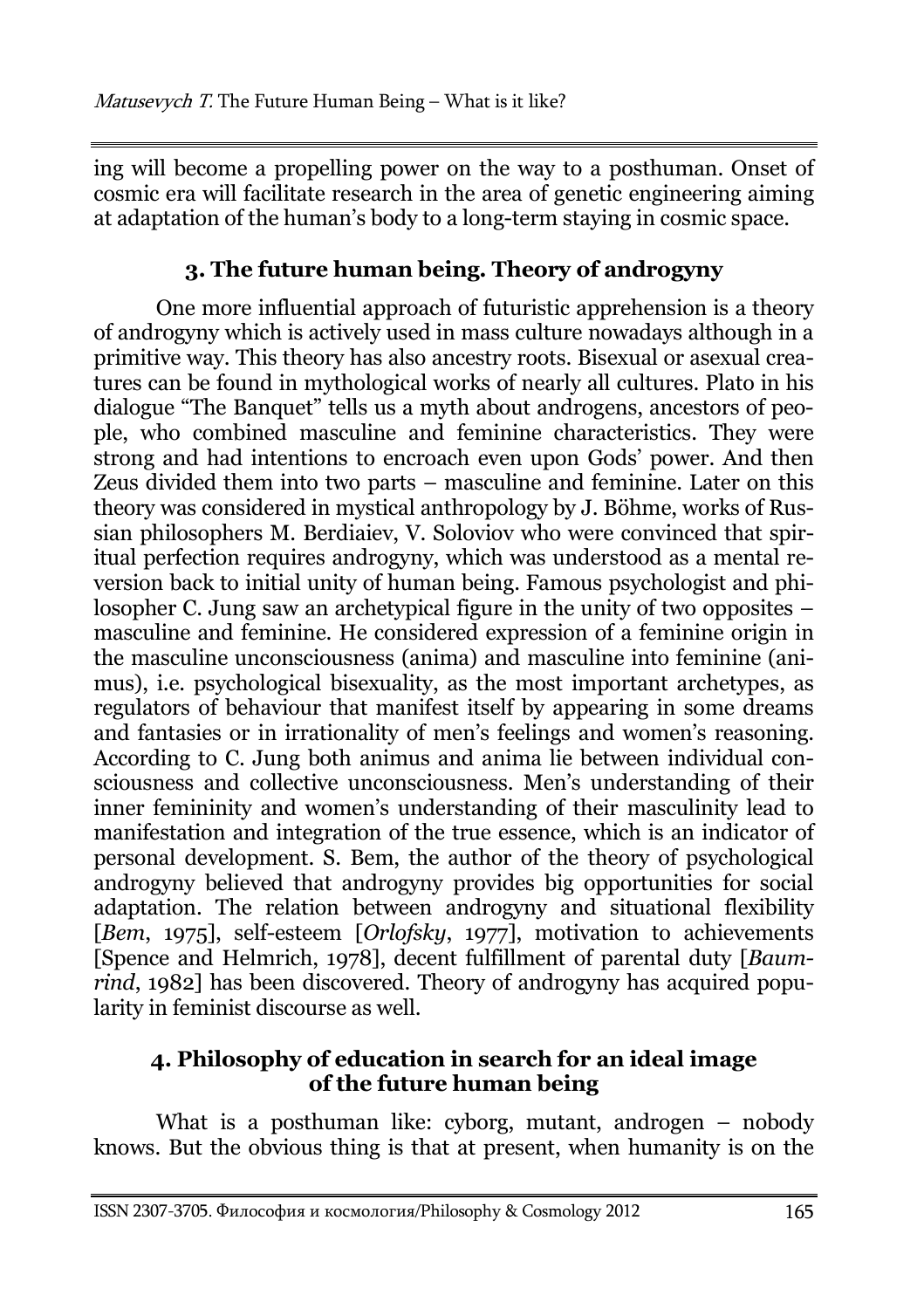edge of massive transformations the issues on education have become more topical than ever, in particular changes of its philosophical paradigm, which would allow to prepare further generations not only too radical global transformational changes, but also become their immediate creators.

We think that the image of a future human being – this is the planetary-cosmic personality. International philosophical and cosmological society under chairmanship of Professor O. Bazaluk [International philosophical and cosmological society, 2013], brings together researchers from many countries in Europe, Asia and America. It has been conducting interdisciplinary research in the field of cosmology, philosophy, psychology and neuroscience, in order to create a complete model of the evolution of the world, including a model of the evolution of the universe, living matter and humans (intelligent substance). Studies of the International Society of Philosophy and Cosmology presented in numerous publications [*Bazaluk*, 2010*a*; *Bazaluk*, 2010*b*]

Planetary-cosmic personality is focused on space and its development. It is a step-by-step overcomes the boundaries of the particular material object and its activity covers the first near space (interplanetary space and the scale of the solar system), and then the space (the scale of the Milky Way and the universe.) In its transition from planetary activity to cosmic activity planetary-cosmic personality adapts the morphology and physiology of the organism to the conditions of weightlessness, thus ensuring themselves a comfortable existence in the long-term space travel.

There is a number of characteristics that differ a contemporary human from personality of planetary and cosmic type: knowledge of its past, including not only historical one, connected with development of society, but cosmic as well, connected with stages of formation and evolution of the Universe structure; level of thinking; consistent activity; motivation of activity (realization of a global goal of life). Мain clusters of characteristics of a planetary and cosmic personality include: cognitive (informative), creative (imaginative), organizational (methodological), communicative, world perceptive characteristics.

Modern word tendencies, development of concept of "ecological imperative" require a number of environment directed characteristics to be included into the image of future human being. These are eco-prediction (bioethical) characteristics: ability to predict impact of our own activity on environment, constant correlation between consequences of our activity and needs of eco-system, awareness of our place and role in the unified being of the Universe, formation of bioethical awareness, personal ecological responsibility, adjustment of own interests, needs to laws of nature so on.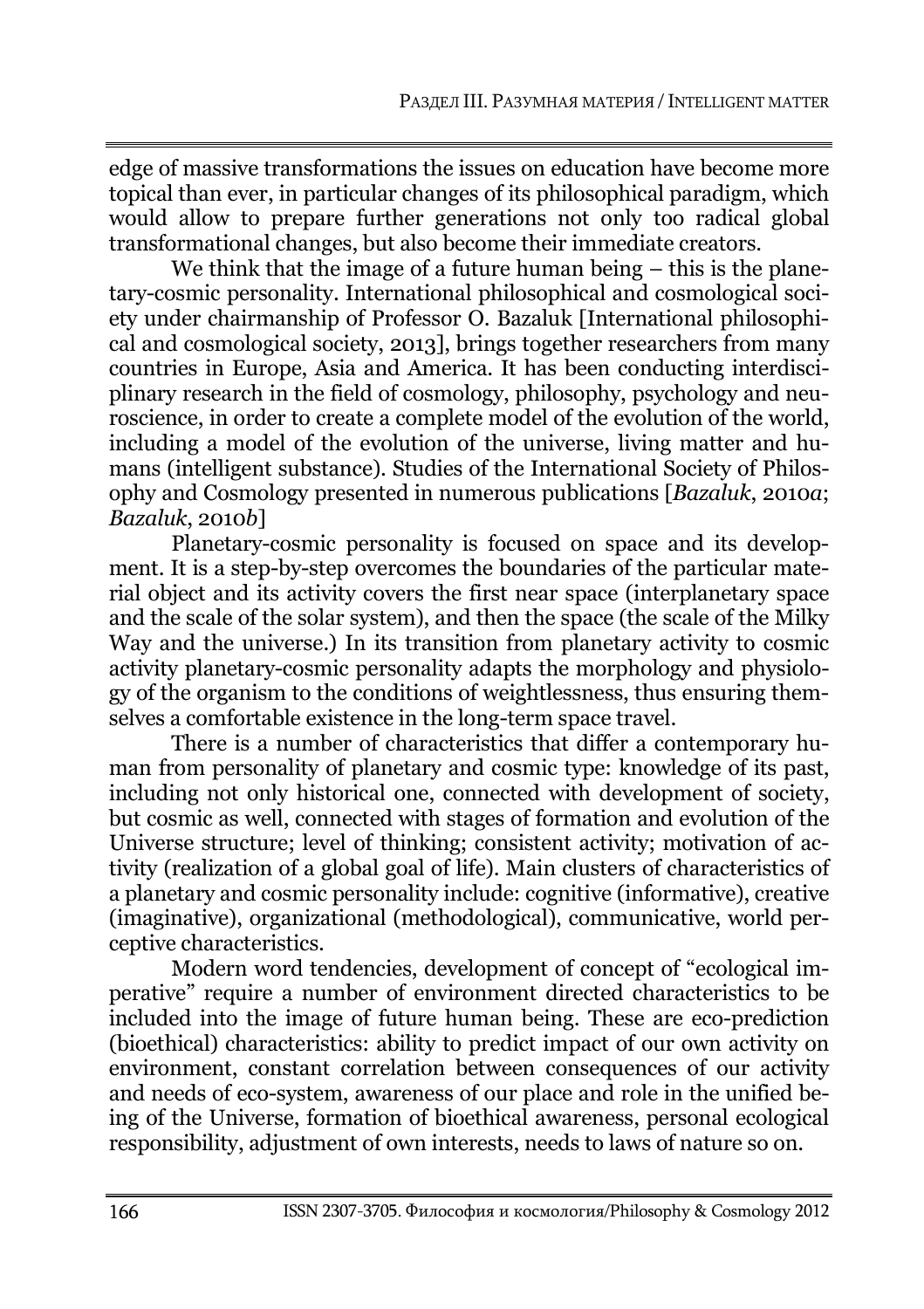The necessity to include eco-prediction (bioethical) characteristics to the image of future human being has been caused by the following main factors: firstly – colossal impact of environmental conditions on development of human society and civilization in general; secondly – intensification of anthropological load on biosphere, present ecology conditions; thirdly – necessity of constant ethic control over interrelations in the system "human-nature" due to rapid development of engineering, emergence of new sophisticated technologies. The system of interrelations of a planetary and cosmic personality is shown in Picture 1.



Picture 1. The system of interrelations of a planetary and cosmic personality

A main component of intellectual image of the future human being is simultaneous mind, i.e. ability to simultaneously form an idea, analyze a phenomenon, object, problem from all sides, build parallel logical chains, thought processes, contrast information which seems to be different at first sight. Development of such personal characteristic would allow an individual to have "wider world view", avoid closed mind, narrow mind, and help prevent mind manipulation, which is in the beginning of the formation process.

Furthermore, when considering the image of future human being one should pay attention to gender characteristics of personality, develop *gender* tolerance in the younger generations alongside with racial, crossnational, religious and political ones, which will ensure peaceful coexistence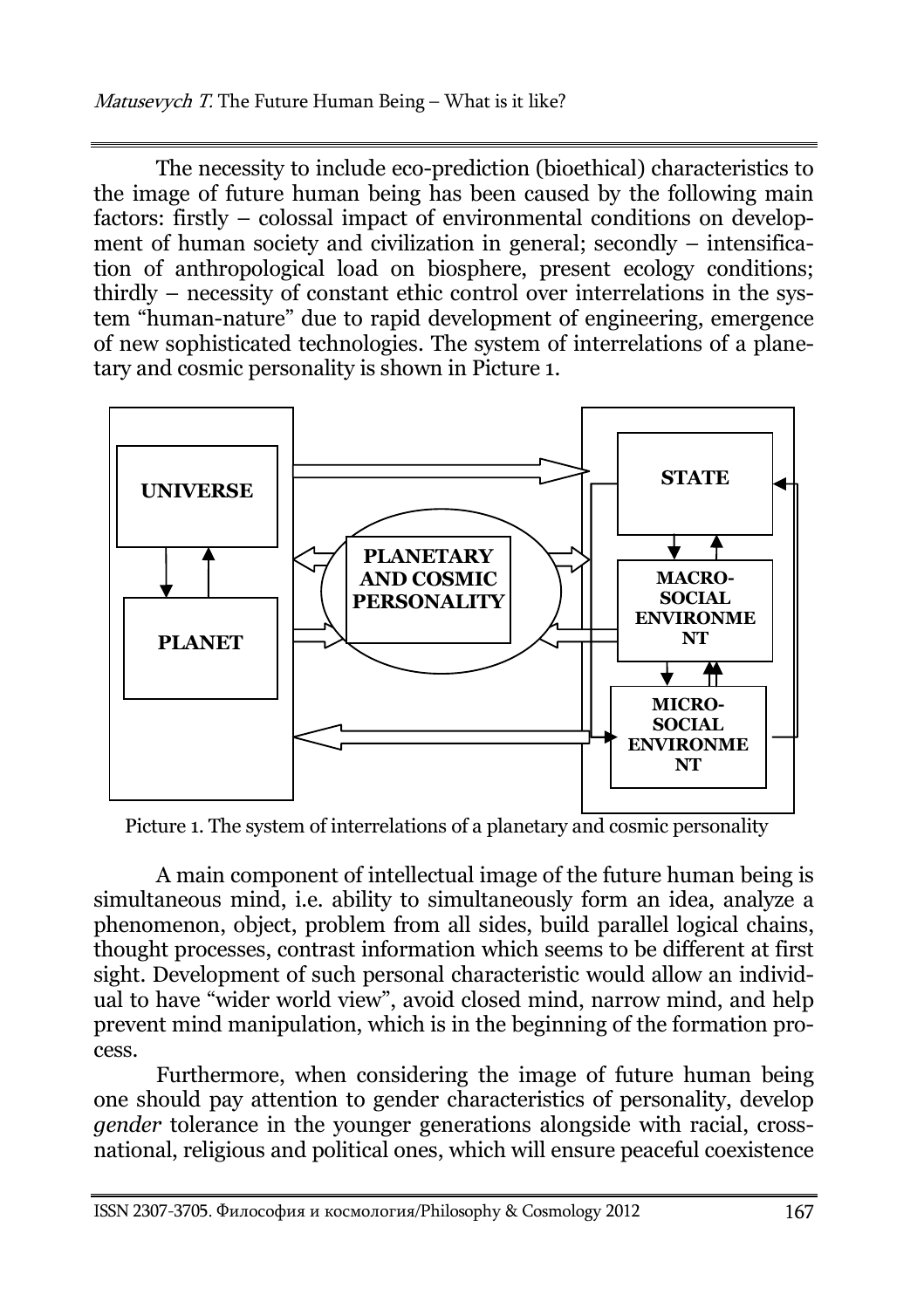and equal cooperation of individuals, recognition, understanding and respect of alternatives, freedom of personality, multidimensionality of surrounding, variability of points of view, exclusion of domination and pressure, aprioristic ascription of gender stereotypes. So far as gender equality in all spheres of social life is one of the most important attributes of a just civil society, society of equal rights and opportunities, which excludes any involuntary segregation and discrimination. The topicality of gender problematic is determined by necessity to study specific peculiarities of women's and men's personal development as a basis for differentiation and individualization of upbringing and education aiming at formation of new gender awareness and creation of a society, which ensures conditions for selfactualization of every individual and exclude any forms of violence and pressure to personality.

Activity motivation of a personality of planetary and cosmic type, conformity of own ontogenesis with prospects and restrictions at all levels of interrelation system is reflected in the algorithm of making strategic decisions by an individual, which must have imperative, invariant character (Picture 2).



Picture 2. The algorithm of making strategic decisions by a planetary and cosmic individual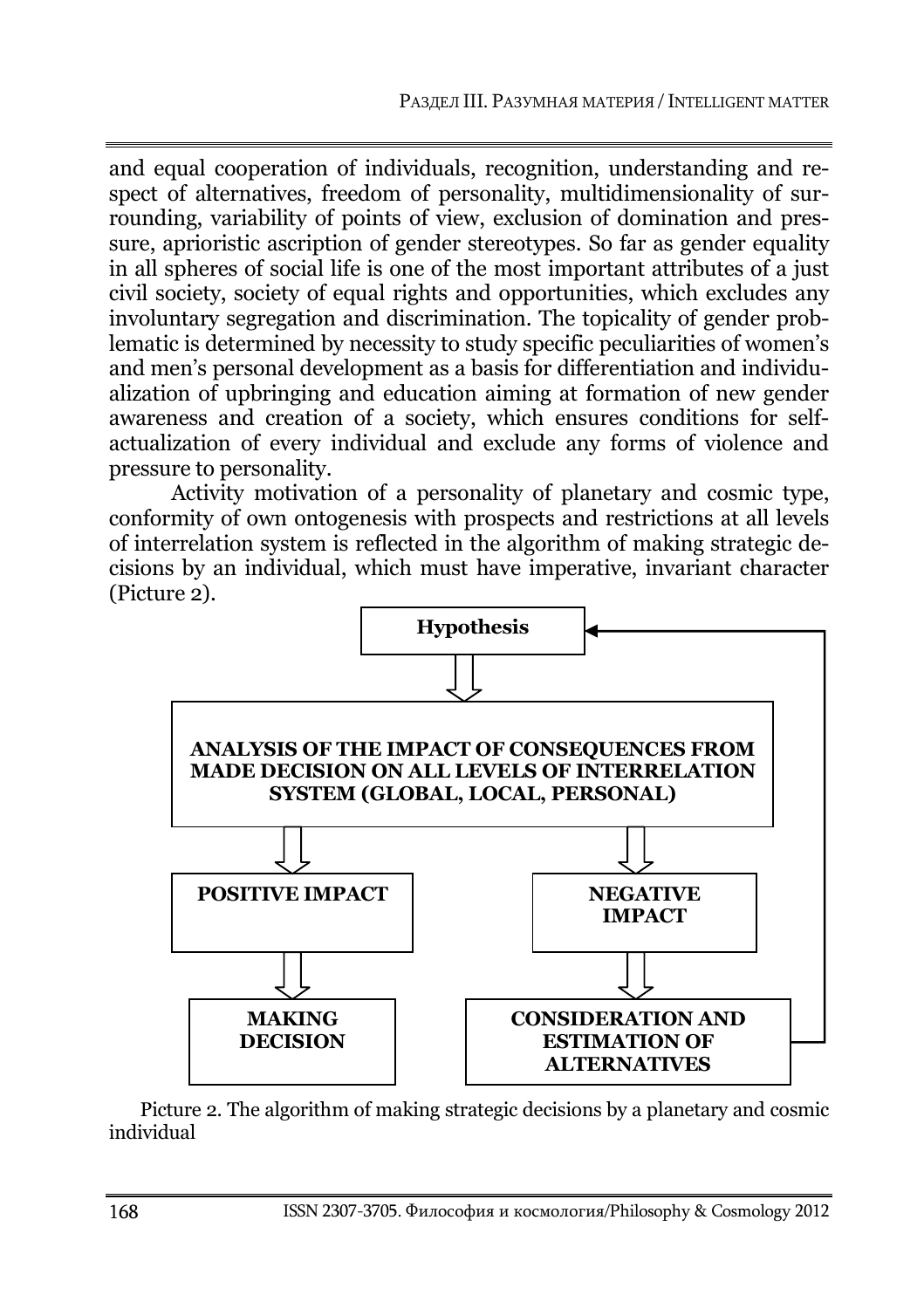### **5. Conclusion**

Summarizing everything above-mentioned we can make a conclusion that there are numerous prognoses of development of the humanity and future human being and nobody knows what is a posthuman like: cyborg, mutant, androgen, etc. But the obvious thing is that at present the issues on education have become more topical than ever. The strategic objective of philosophy of education is to shape the planetary and cosmic type of person – an intellectually developed, balanced, tolerant, simultaneously thinking personality, who arranges its activity and development within personal, local and global interrelations. Philosophy of education as an integrative anthropological knowledge, taking into account all civilization processes, prospects of humanity evolution, cultural time dominator, shall not only facilitate the choice of the variants of educational systems, programs, methods which would correspond to progressive tendencies of social development as complete as possible, needs of individual in self-actualization, but also perform prognostic and axiological function forming a prospect of world outlook genesis of personality ensuring theoretical and methodological grounds for innovation processes in education.

# **References**

- *Baumrind*, 1982 *Baumrind D.* Are androgynous individuals more effective persons and parents? Child Development, 1982, v. 53, p. 44-75.
- *Bazaluk*, 2010*a Bazaluk O.* The New Model of the Universe "Intercultural Communications" / International scientific periodical edition /  $N^{\circ}$  12 – Tbilisi, 2010. – P. 150-162.
- *Bazaluk*, 2010*b Bazaluk O.* Philosophy of education. Formation of the planetarycosmic type of personality (2010). Available at: http://www.bazaluk.com/scientific-library/book/68.html (accessed 17 September 2013)
- *Bem*, 1975 *Bem S. L.* Androgyny vs. The tight little lives of fluffy women and chesty men. Psychology Today, 1975, September, p. 59-62.
- *Bostrom*, 2003 *Bostrom N.* Are you living in a computer simulation? Philosophical Quarterly, vol. 53, no. 211, pp. 243-255.
- Future Humanity Institute, 2013 Future of Humanity Institute (2013). Available at: http://www.fhi.ox.ac.uk/( accessed 18 September 2013)
- Humanity+,2013 Humanity+.Philosophy. Available at: http://humanityplus.org/philosophy/philosophy-2 (accessed 19 September 2013)
- International philosophical and cosmological society, 2013 International philosophical and cosmological society. Scientific Library (2013). Available at: